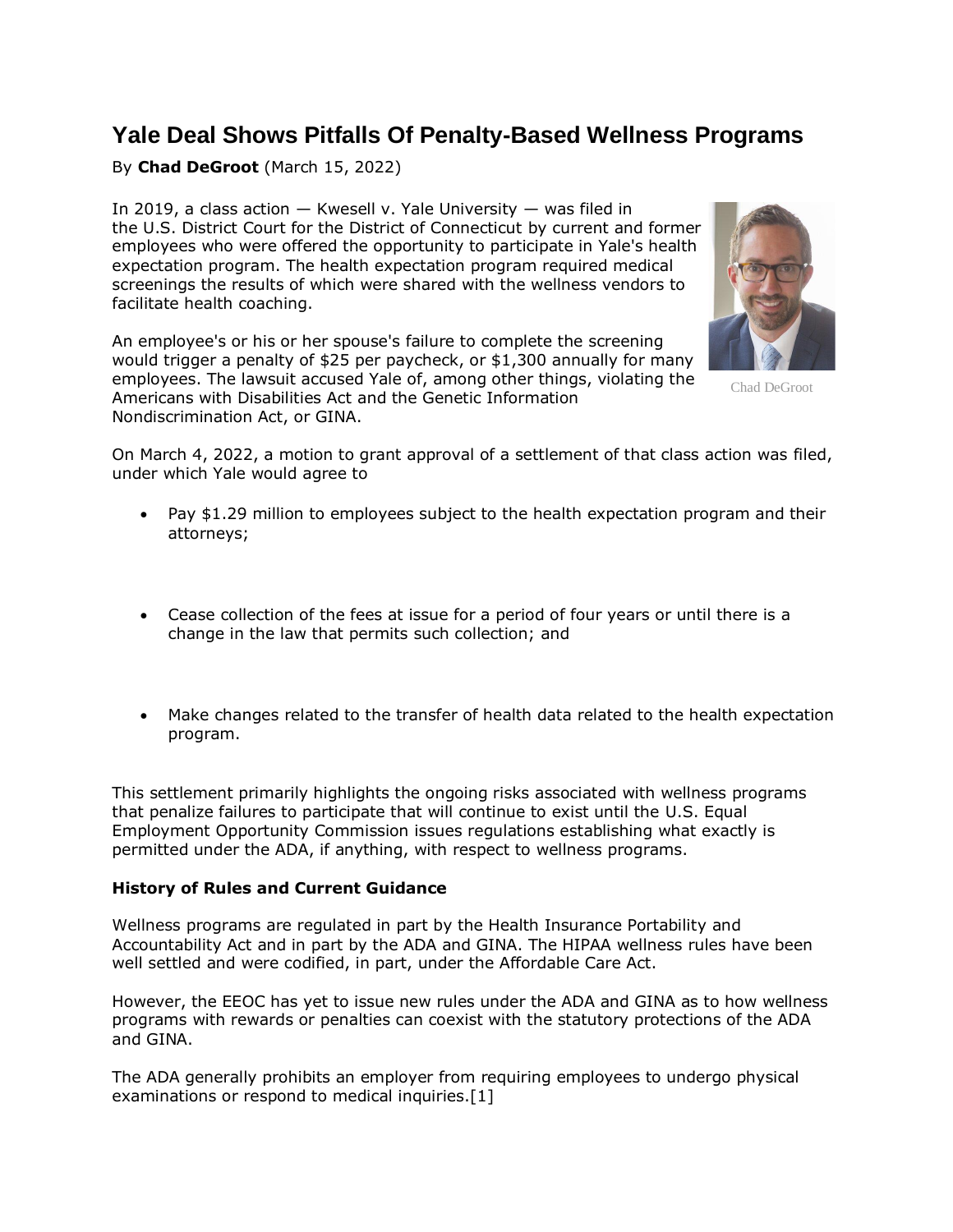However, the ADA provides an exception for voluntary medical examinations and inquiries that are part of a health program, such as a wellness program, so long as participation in the program is voluntary, the information is kept confidential in accordance with the ADA and the information is not used to discriminate against the employee.[2]

GINA prohibits an employer from requesting genetic information from its employees.[3] In addition to genetic tests, "genetic information" for this purpose includes information about a disease or disorder in an individual's family member, including spouses.[4] However, GINA, like the ADA, provides an exception to these prohibitions in the case of a voluntary disclosure as part of a wellness program.[5]

It is this question of what constitutes voluntary requests or inquiries that has been the source of confusion among wellness programs and lawsuits against wellness programs when a participation penalty or incentive is involved.

In 2016, the EEOC issued final regulations under the ADA and GINA setting forth the extent to which an employer could offer a wellness program with incentives or penalties while maintaining a voluntary program that would not run afoul of the ADA and GINA.[6]

The 2016 ADA regulations effectively offered a safe harbor by providing that wellness programs, which are part of a group health plan and ask questions about employees' health or include medical examinations, may offer incentives of up to 30% of the total cost of selfonly coverage.

The 2016 GINA regulations provided that the value of the maximum incentive attributable to a spouse's participation may not exceed 30% of the total cost of self-only coverage — the same incentive allowed for the employee.

These thresholds seemingly were intended to harmonize with the HIPAA thresholds, but the ADA and GINA limits related to the total cost of employee-only coverage as opposed to the total cost of any coverage, and the HIPAA limit only applies to health-contingent wellness programs, as opposed to all wellness programs. Thus, there was confusion and inconsistency among the federal regulations in that regard.

In 2016, AARP — the organization also representing the employees in the Yale case — sued the EEOC alleging that the 2016 regulations, including the 30% limits on penalties, would render the wellness programs involuntary and were contrary to the protections of the ADA and GINA.

In 2017, the [U.S. District Court for the District of Columbia](https://www.law360.com/agencies/u-s-district-court-for-the-district-of-columbia) vacated these safe harbor incentive percentages.[7] On Dec. 20, 2018, consistent with the court's order, the EEOC withdrew the incentive percentage aspects of the 2016 regulations.

In January 2021, the EEOC issued and later withdrew further proposed rules. As a result, employers are still without guidance from the EEOC as to what might constitute an acceptable penalty or incentive under a wellness program while maintaining compliance with the ADA and GINA.

Unlike the EEOC regulations described above, the guidance pertaining to wellness programs under HIPAA and the ACA has remained largely unchallenged and is well settled. The HIPAA wellness program regulations essentially provide an exception to the HIPAA prohibition on discriminating based on a health factor, which is of similar intent to that underlying the ADA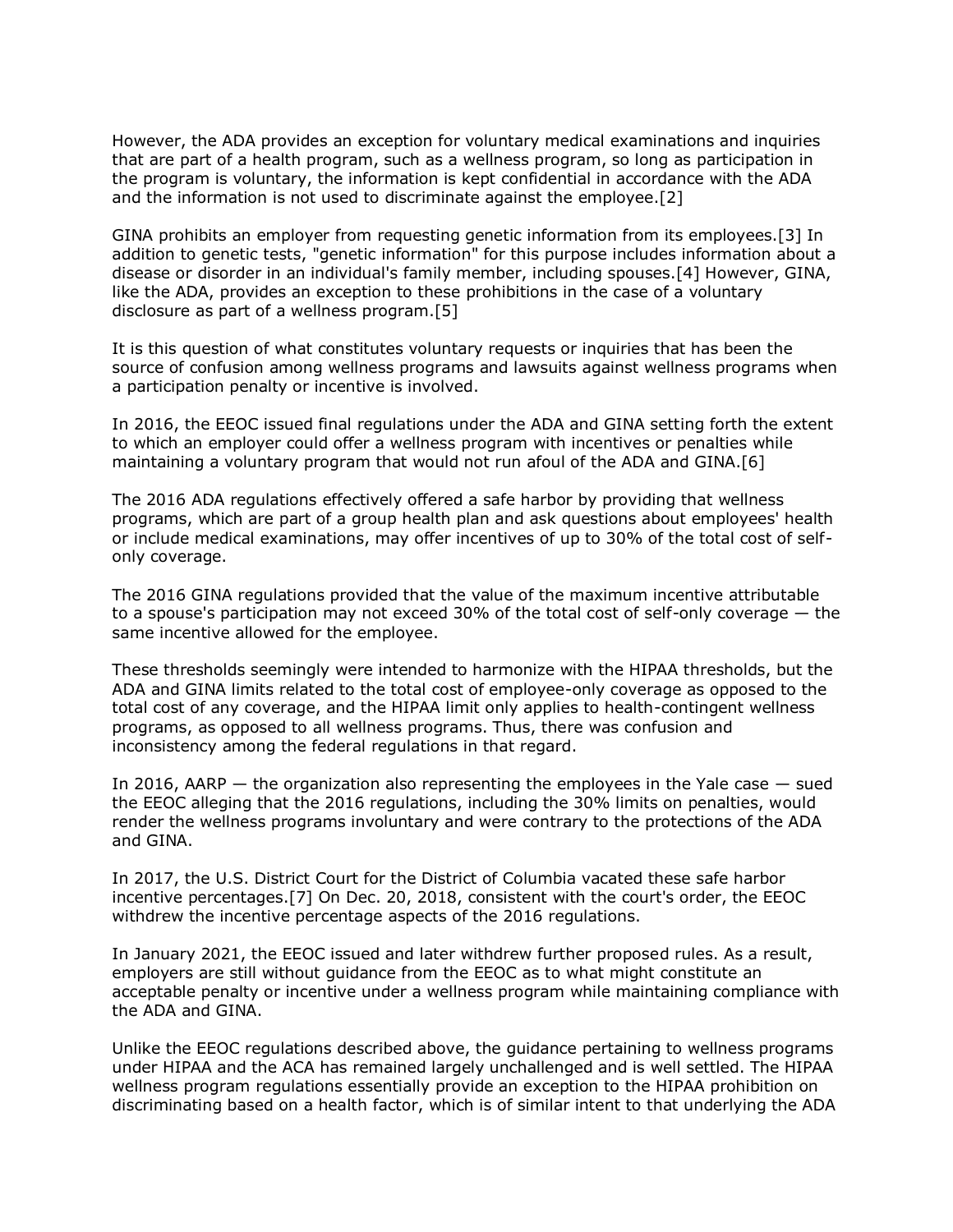and GINA wellness rules  $-$  i.e., to permit something in part that is prohibited by statute.

This may be due to the fact that those statutes provide for private causes of action, after certain administrative procedural steps are exhausted, while HIPAA generally does not.

## **Where Things Stand**

Any penalties or incentives associated with an employee's or his or her spouse's failure to participate in or comply with a wellness program will carry risk for the sponsoring employer. That risk is mitigated as the penalties or incentives are reduced.

But, absent defensible EEOC regulations specifically permitting a particular threshold of penalty, employees and organizations will continue to bring lawsuits where a penalty is considered to be too high, as even a nominal penalty arguably could render a program involuntary.

As that penalty increases so too does the risk of upsetting employees or unions to the point that litigation could result.

As a result, employers sponsoring wellness programs should review any wellness program offered, especially those with any monetary incentives or surcharges attached to it, and weigh the potential risks against the potential benefits of the program.

As suggested above, those potential risks will increase as the penalties for noncompliance with a wellness program are increased and have a greater financial impact on the employees. The potential or theoretical benefits of wellness programs are obvious, but over the years, opponents have questioned the efficacy of wellness programs, arguing that there are no proven or significant benefits.

All of these factors should be taken into account when considering implementing a wellness program or continuing to maintain such a program. After all, the relative success of AARP in challenging Yale's wellness program likely will encourage it and other attorneys and unions or other organizations to challenge wellness programs that contain similar penalties.

*[Chad R. DeGroot](http://www.lanermuchin.com/attorneys-chad-degroot) is a partner at [Laner Muchin Ltd.](https://www.law360.com/firms/laner-muchin)*

*The opinions expressed are those of the author(s) and do not necessarily reflect the views of the firm, its clients, or Portfolio Media Inc., or any of its or their respective affiliates. This article is for general information purposes and is not intended to be and should not be taken as legal advice.*

- [1] 42 U.S.C. 12112(d)(4)(A).
- [2] Id. at 12112(d)(4).
- [3] 42 U.S.C. 2000ff-1(b).
- [4] 42 U.S.C. 2000ff.
- [5] 42 U.S.C. 2000ff-1(b)(2).